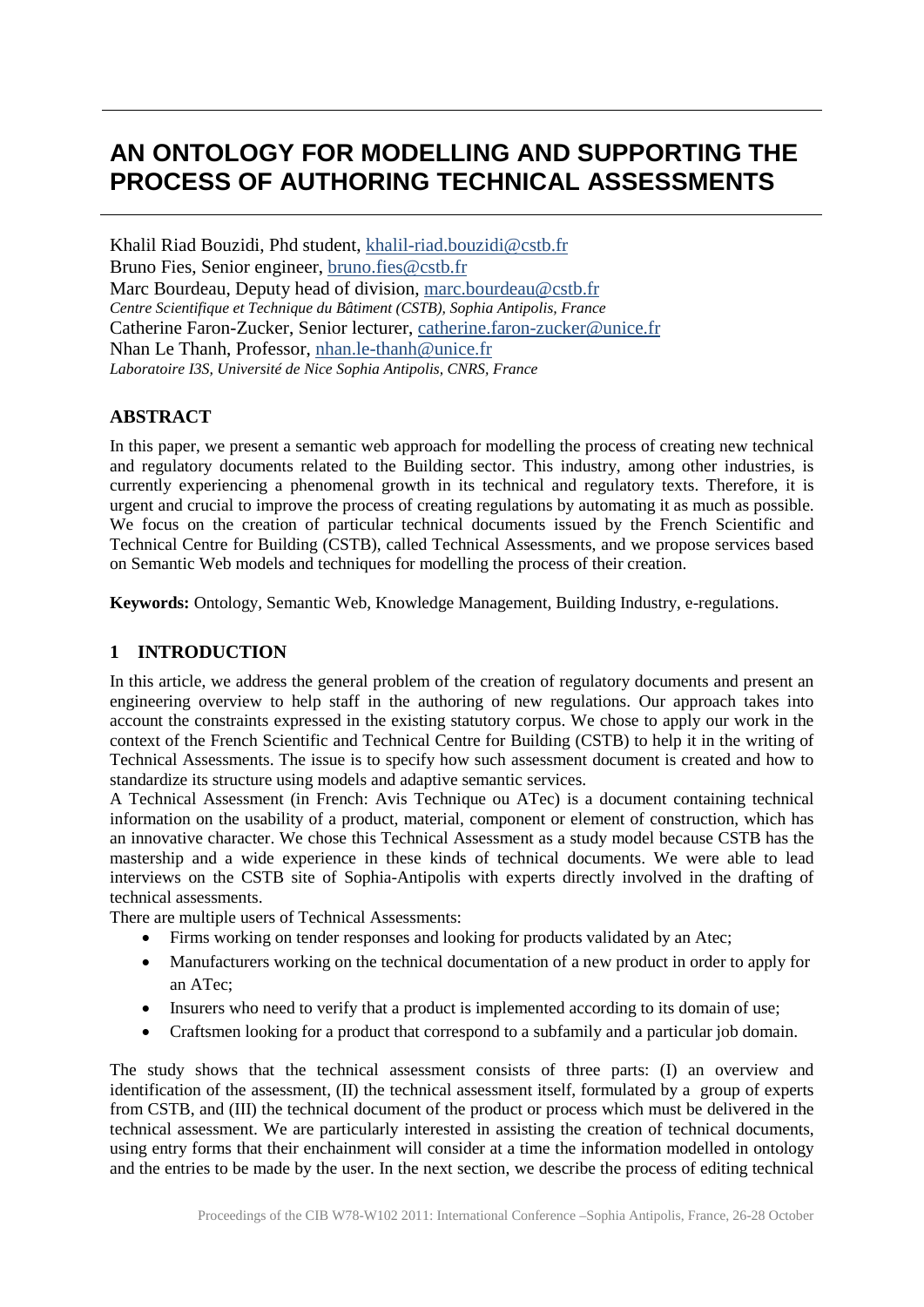assessment; in section 3, we detail our approach to support the creation of technical documents. In section 4, we introduce a tool developed to validate our approach. Finally, we conclude in section 5.

## **2 PROCESS OF EDITING TECHNICAL ASSESSMENTS**

A Technical Assessment is drafted at the request of an industrial. The industrial starts by sending a request for technical assessment to relevant departments within the CSTB. Then the CSTB instructors transmit to the industrial the resolution of technical assessment and a form for developing the technical document. It is a Word file containing chapters, text and instructions. This form contains all information necessary for the process; the products or materials are studied by a specialized group, who will be responsible for delivering the technical assessment. The industrial is supposed to fill in the form and send a complete document to CSTB, which in turn transmits an estimate of the technical assessment to the industrial.

Once the estimate is accepted by the industrial, the CSTB instructors will check the contents of the technical document and can ask the industrial to justify some elements shown in his case by experimental tests that will serve as proof of the resistance of the product to various external risks. Site and / or factory visits can be planned to ensure smooth functioning of the manufacturing processes and / or product installation. To be valid the technical document must eventually include a detailed description of the field and conditions of use to the applicant, the requirements for implementation, the experimental results, and the references of use.

Once the file is complete, CSTB instructors transfer it to the relevant specialist group. The assignment of this group is to verify the compliance of information according to current standards, and to issue an assessment. Then CSTB instructors publish the assessment on CSTB website and transfer a copy to the industrial.

The process above described is ideal. In practice, it is not fully followed. Through our discussions with CSTB experts, it appears clearly that the industrial fails to properly inform the weft of the technical document. A dialogue between CSTB and the applicant too many exchanges are necessary before reaching an acceptable version of the technical file. Without CSTB's accompaniment, most ATec applicants fail to properly complete their technical documents. On its side, CSTB is not able to afford to mobilize resources outside some estimate. The industrial's process is poorly anticipated and considered too administrative. As a direct consequence, this leads to a long casework, about 6 to 8 months. The role of CSTB is limited to verify the contents of the document and not to assist the industrial. The latter must take on the task to fill in the weft of the technical dossier correctly before returning it to CSTB.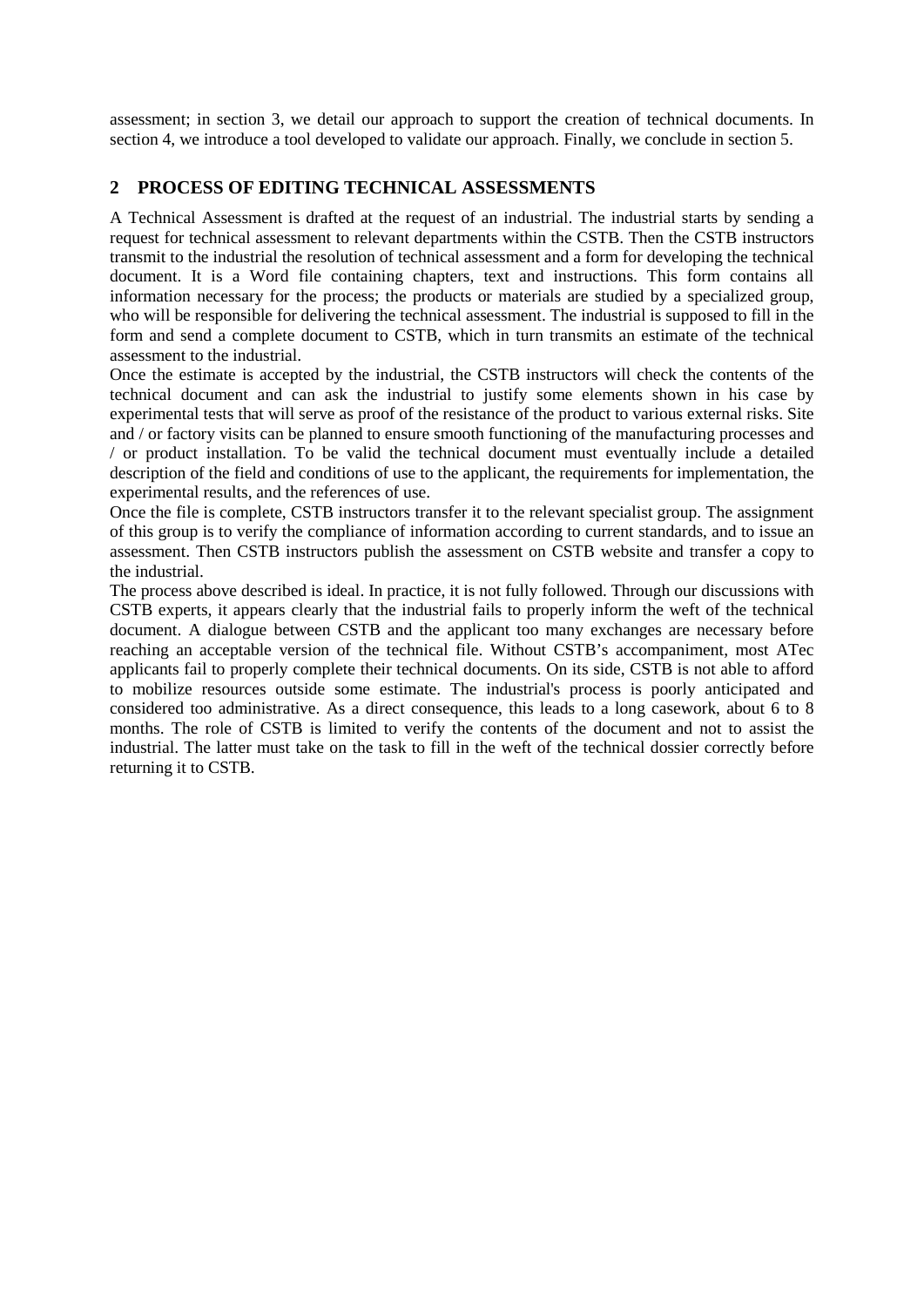

Figure 1: The process of creating technical assessment

The slowness of the process is accentuated by the absence of a common format for representing various sources of data that CSTB instructors will be led to examine in the technical document. The technical document is a long Word form sent by CSTB instructors to the industrial to certify their products / processes / materials. This file to be completed is generic for a particular domain. We have realized in our study of ATec in the photovoltaic area of that the technical document to be completed contains information common to all photovoltaic modules, that is to say, information relative to all the products that can be used in the field of photovoltaic. Industrial thus have each to fill the only parts concerning them. But industrials are struggling to understand this file and inquire properly. As a result, the CSTB's instructors receive a badly informed technical document.

Following this analysis, we concluded that the process of writing technical documents would benefit from being modelled and supported by tools to guide this creation by identifying at the same time the parts to be informed and the expected information.

## **3 MODELLING THE PROCESS OF CREATING TECHNICAL AND REGULATORY DOCUMENTS**

In continuation of the work performed at CSTB (Yurchyshyna 2009), on building ontology and checking conformity of construction projects (Gehre and Katranuschkov 2005), we propose to model the process of creating the technical dossier using an ontology-based approach to build a semantically rich model of the weft of the technical document.

## **3.1 Construction of the technical document ontology**

We have studied the technical documents issued by the PV group within CSTB with the objective to to build an ontology of the domain based on the terms identified from the weft of the technical document. Many solutions have been proposed for the manual construction of ontologies, notably (Gruninger and Fox 1995), (Ushold and King 1995), Methontology (Gomez-Perez et al. 2003), and On-To-Knowledge (Staab et al. 2001). The common idea in these solutions is to reuse as much as possible existing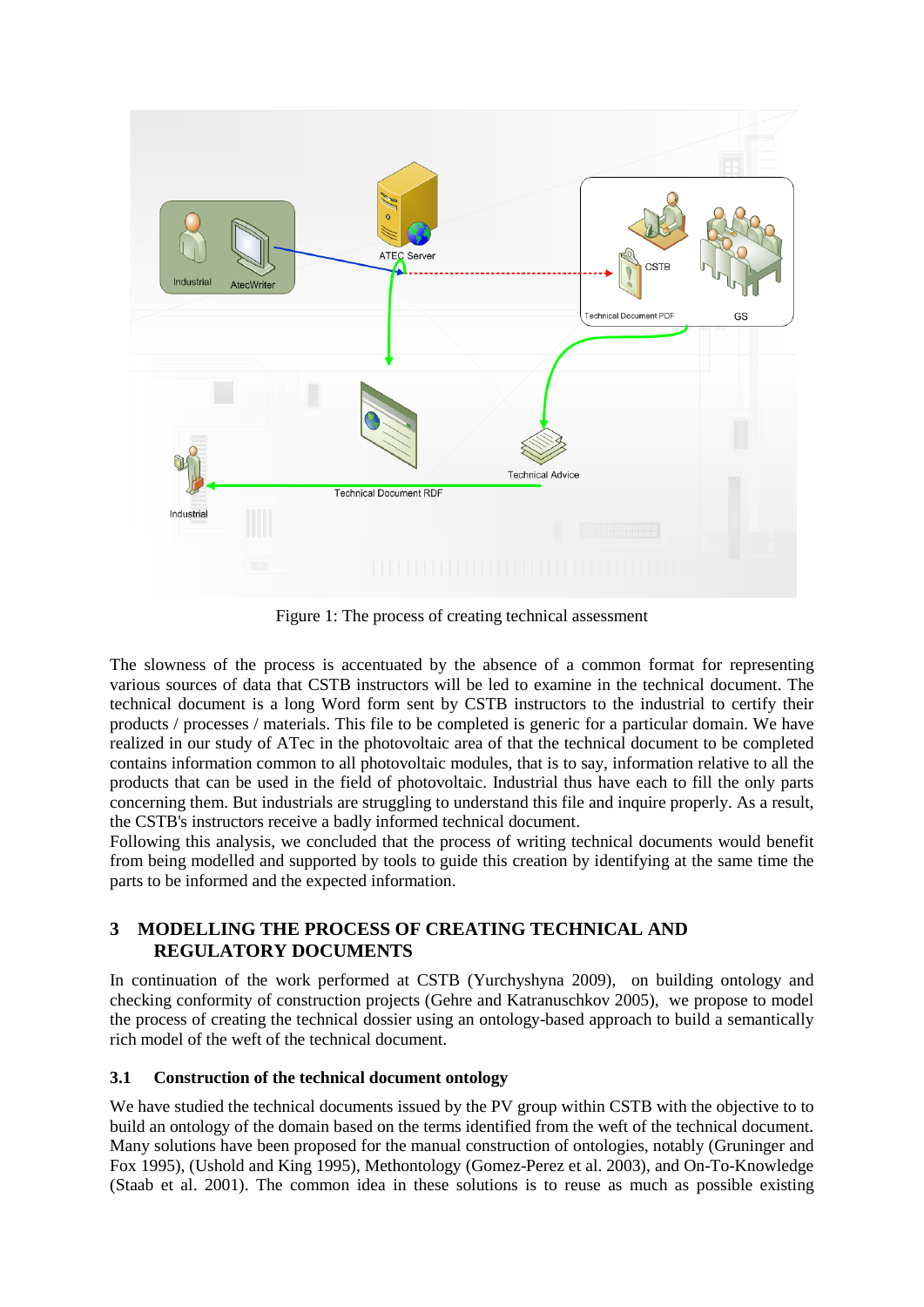ontology related to the domain to model. This is the approach that we chose to adopt: we do not address the problems of  $NLP<sup>1</sup>$  $NLP<sup>1</sup>$  $NLP<sup>1</sup>$ , we only build an ontology from experts' interviews and by reusing existing ontological resources.

Specifically, in our work, with the help of PV experts, we began to identify what knowledge to represent and with which degree of accuracy. From the weft of the technical document, we extracted the terms corresponding to different elements or components of the product to certify . Then, we associated concepts to those terms. Our first result is an ontology where each concept considered relevant to the creation of technical documents has been identified and modelled. We have compared our ontology with the terms of the building thesaurus developed by CSTB for its REEF product. The idea of reusing the CSTB thesaurus is to have a controlled vocabulary and to potentially link / integrate the ATec in the REEF (Bus et al. 2009).

By doing so, we adopted an approach similar to that of (Hernandez et al. 2006): reusing the domain thesaurus that required heavy design efforts for the development of new resources with a higher formal level. This principle is interesting insofar as it avoids building a new ontology from scratch. The design of ontology from thesauri has the advantage of considering all the terms identified by experts as being representative of the domain.

We adapted this approach to our case study by reusing part of the transformation process proposed by (Hernandez et al. 2006) and merging the resulting ontology with our ontology of technical document. However, the resulting ontology is light, with a minimum of semantics; it contains general concepts of the building industry and it lacks of specific terms of the Photovoltaic industry. To respond to our problem we need a specific concept issue from technical documents.

Our approach reflects this in three steps: (I) Extracting hierarchical relationships explicit in the REEF thesaurus, (II) Removing redundancy in hierarchical relations of the thesaurus, (III) Merging REEF ontology resulting of steps (I) and (II) with our ontology of technical documents.

#### **3.1.1 Extracting concepts and relations**

For this task, we used the REEF resources, containing a majority of entities in the building field. For example, the core concept of "étanchéité" (sealing) is connected to several more specific concepts (narrower terms) as « joint d'étanchéité » (watertight joint) or « étanchéité à l'air » (airtightness). It is also tied by a relationship "Broad" (broader term) to the concept of « calfeutrage » (draughtproofing).



Figure 2: Extract of REEF thesaurus

<span id="page-3-0"></span><sup>&</sup>lt;sup>1</sup> Natural language processing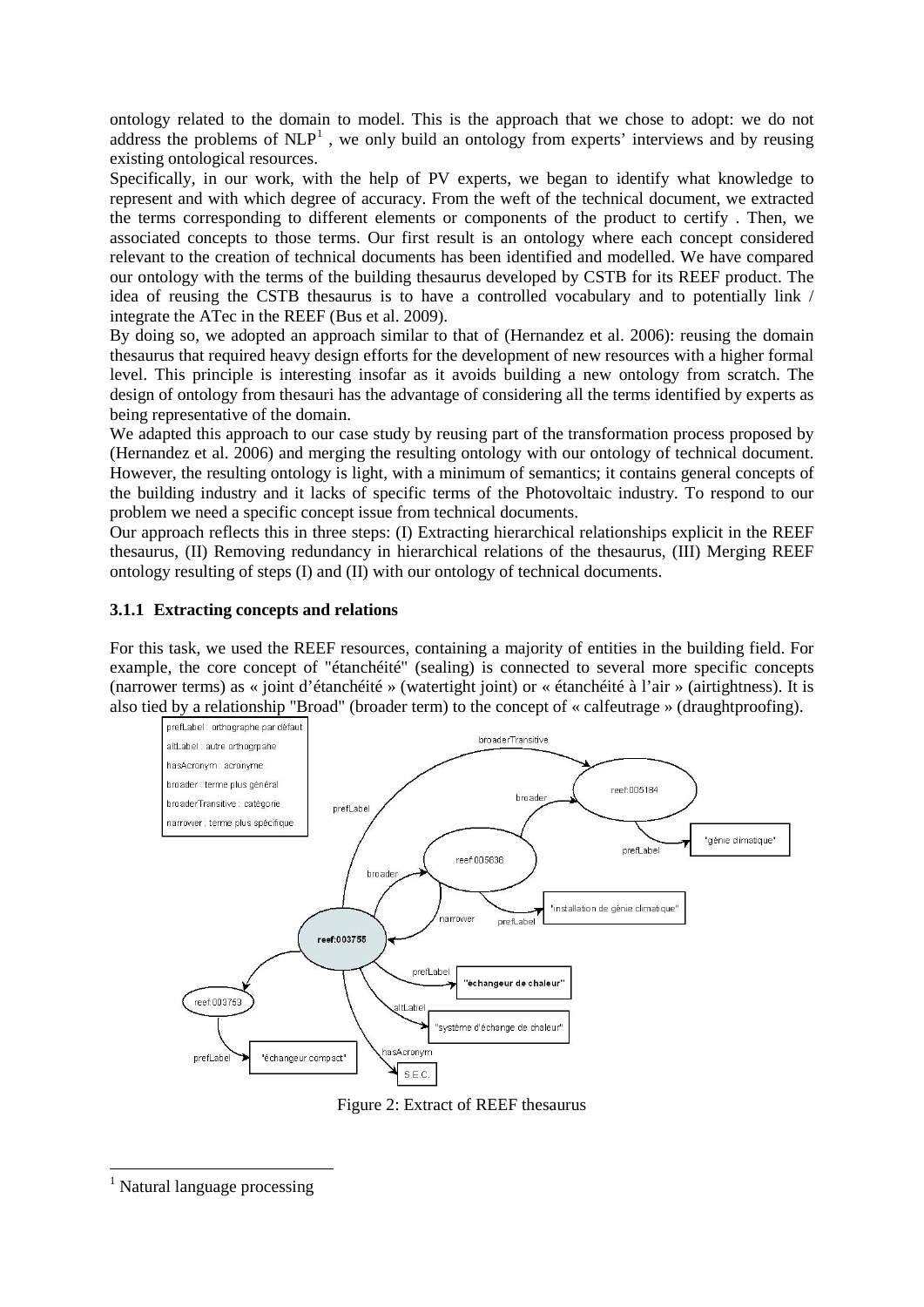First, we organized the concepts of the REEF thesaurus hierarchically based on the relation "subclassOf" in the conceptual schema of the ontology. Some hierarchical relationships between concepts are directly derived from explicit links in the thesaurus. To extract the relationships of the thesaurus, the relations "narrower" and "broader" are taken into account. These are selected as potential candidates for "subclassOf" relationships between a concept and the concept to which the related term in the thesaurus.

If not formalized, redundancies in the structure of the thesaurus may exist. Our ontology can be confronted with transitive relations of the inference type: if A is a subclassOf B and B is a subclassOf C, then A is a subclassOf C. A, B, C are concepts the hierarchical relationship between A and C need not be explicit. To remove this type of redundant relationships, we checked the relevance of each relation "is a subclass of". Hernandez offers an analysis through graph theory.

# **3.1.2 Merging REEF ontology and ontology of technical document**

Once we have established the REEF ontology we began the part of integration consisting in bringing closer the REEF ontology concepts with the concepts of the ontology of the Technical document (OntoDT) that have the same label. We aim to clarify the semantics that is vague (soft) around the REEF terms describing the technical document by restricting it to the regulatory aspect of the PV field. To achieve this integration we chose to merge the REEF ontology and those of technical document (OntoDT). The resulting ontology unifies and replaces the original ontology

The most common approaches for merging ontology use union or intersection to connect the resulting ontology to the original ontology. In the union approach, the resulting ontology contains the union of entities coming from the original ontology and suppose resolved the differences of representation of the same concept. In the intersection approach, the resulting ontology contains only the common parts of the original ontology. We adopted the intersection approach: once the merge is completed, the resulting ontology is the intersection between the REEF ontology and the ontology of technical document

Several approaches and systems for merging ontologies have been proposed, including PROMPT (Noy et al. 2000), Chimaera (Mcguinness et al. 2000), OntoMerge (Dou et al. 2002). We chose PROMPT as a tool for merging the REEF ontology and the technical document ontology as it creates a complete ontology. It identifies a set of operations for ontology merging (fusion classes, merging of links) and a set of possible conflicts resulting from the application of these operations (name conflicts, redundancy in the class hierarchy).

As a result, our ontology of technical document has 50 classes and 26 properties formalised in the OWL[2](#page-4-0) Lite language. 35% of these classes are created from REEF terms. The remaining 65% are concepts more specific than those of the REEF thesaurus, which contains general concepts of the building industry. In its current state, it lacks specific terms relative to a particular field (Photovoltaic). However, it remains in constant evolution

## **3.2 Modelling the technical document**

We use our ontology of the technical document to represent the technical document. Our approach is to model the semantics conveyed by the technical document to a formal interpretable knowledge. We changed the formatting of the technical document as a set of forms interconnected with each other, each one relative to a component of the product to be described. Each form contains components that represent the nomenclature of the same product, the component itself may be formed of one or more elements.

For example, a PV glass polymer module (a component) enters into the composition of a PV panel (the product). This glass polymer module is composed of several elements: polymer film, photovoltaic cell, etc. (elements).

To model this composition, each concept representing a component or an element or a product is defined by an axiom. Axioms are used in the definition of an ontological class, they are of the form A ⊑ B, where A is a primitive concept (Product) and B description composed concept. For instance, Figure 3 provides the definition of class VerrePolymere in the OWL language: it is a subclass of class

<span id="page-4-0"></span> <sup>2</sup> <http://www.w3.org/TR/owl-ref/>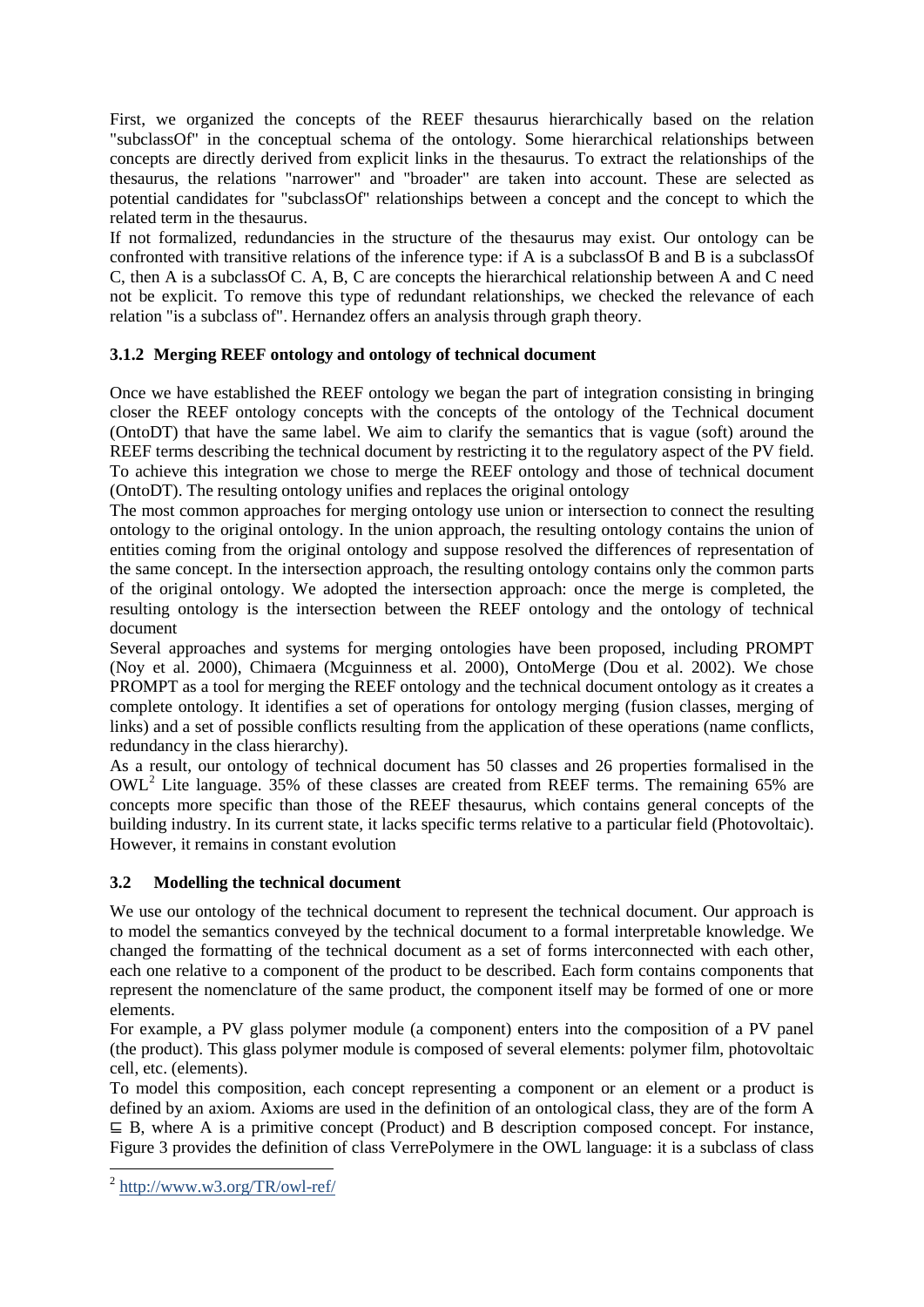ModulePhotoVoltaic and of a class defined as the intersection of the classes of the instances having components of class CableElectrique, Cadre, Cellule PhotoVoltaique, etc.



Figure 3: Example of a defined concept

We have described the interdependencies between the different concepts modelling the interactions or interdependencies between parts of PV modules. These have a number of intrinsic characteristics (length, weight, manufacturer, etc.) represented in our modelling by properties attached to the corresponding concepts.

Once the industrial fills in the form relative to a concept with all the elements relative to its definition, they are stored in an  $RDF<sup>3</sup>$  $RDF<sup>3</sup>$  $RDF<sup>3</sup>$  annotation file. By doing so, we acquire an interoperable representation of a technical document, reusable in other systems. The use of the RDF model will allow us later to check the conformity of the technical document with the standards of the photovoltaic domain.

## **3.3 Modelling the process of writing a technical document**

The question which now arises, is how to model the process itself of filling the technical document, in order to produce a dynamic sequence of forms to fill. The dynamicity stands in the fact that the forms to fill in depend on the way previous forms are filled in: we want to adjust to the information provided without requiring him to fill irrelevant parts of the technical document.

Our approach is to ask first of high-level information (name the type of product, etc.) then browse the explicit dependency rules in the ontology to seek all information required for a product. Each information provided by the industrial will be confronted to the ontology and will determine the next interaction. The industrial has to choose in a first form a product among all those concerned with the photovoltaic field. From that first choice, based on our ontology, we determine the list of components used in its manufacture and we offer a list of corresponding forms.

<span id="page-5-0"></span> <sup>3</sup> <http://www.w3.org/RDF/>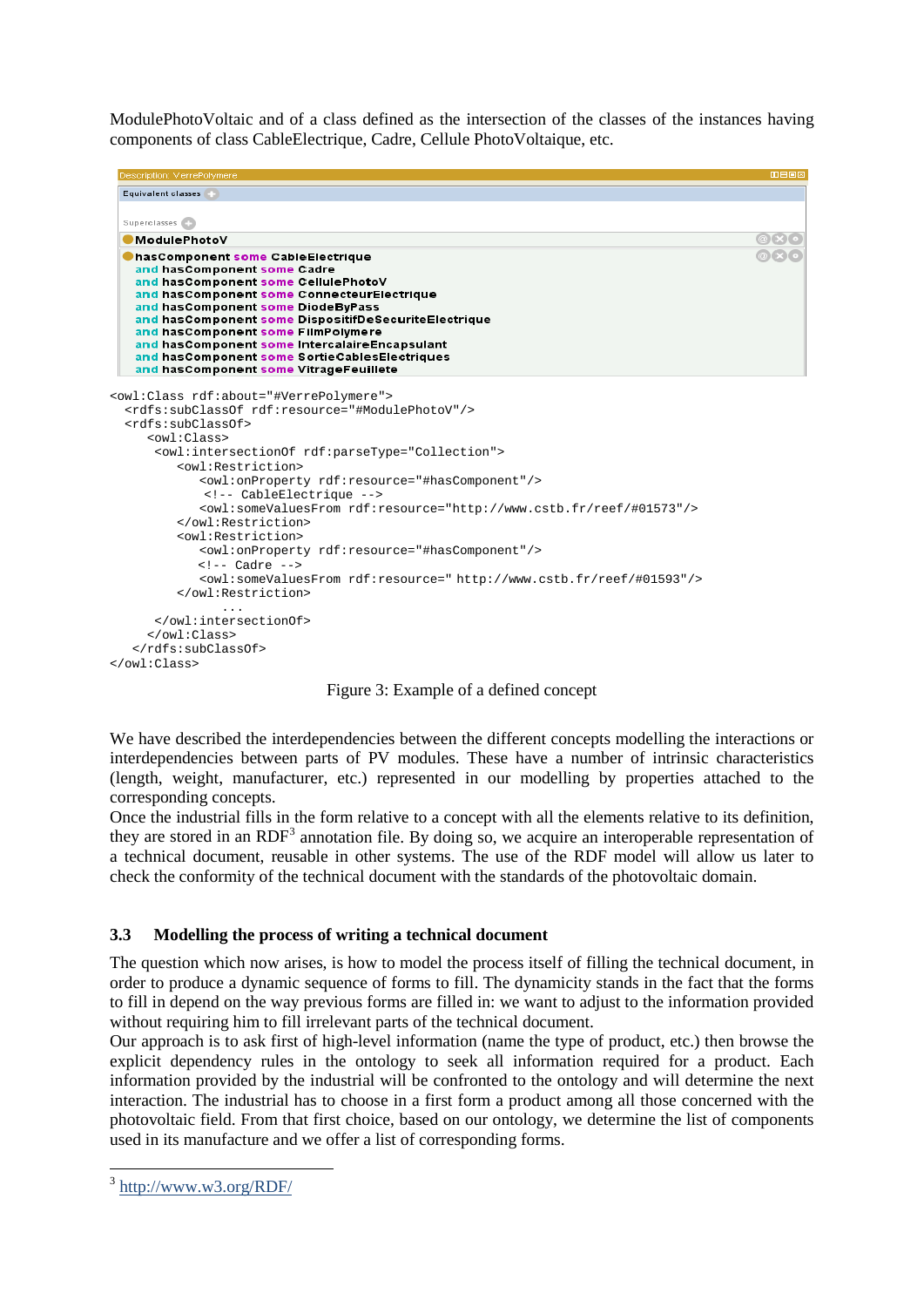```
SELECT ?Composant WHERE{
 ?x rdfs:subClassOf ?y
FILTER( ?x=dt:ComposantName)
 ?y owl:intersectionOf ?z
 ?z rdf:rest*/rdf:first ?f 
 ?f owl:onProperty ?p
 ?f owl:someValuesFrom ?Composant}
```
#### Figure 4: Extract of the SPARQL query pattern

The dynamicity of the sequence of forms relies upon a  $SPARQL<sup>4</sup>$  $SPARQL<sup>4</sup>$  $SPARQL<sup>4</sup>$  query pattern presented in Figure 4 that we instantiate to query the ontology to determine each next form. More precisely, by using this query template, we query a product on its composition by questioning its definition. The concepts involved in its definition are returned by the query and are so much information that the industrial must provide through entry forms generated on the fly. The chaining of forms thus depends on the query results: each form corresponds to one or more elements of the result.

For example, the query below searches the ontology on the definition of the concept "VerrePolymere".

```
SELECT ?Composant WHERE{
?x rdfs:subClassOf ?y
FILTER( ?x=dt:VerrePolymere)
?y owl:intersectionOf ?z
?z rdf:rest*/rdf:first ?f 
?f owl:onProperty ?p
?f owl:someValuesFrom ?Composant}
```
The result is that "VerrePolymere" is a module which has as components a "Cadre", a "CellulePhotoV", etc.

Result : [Cadre, CellulePhotoV, FilmPolymere, VerreInterieur…]

At each step of the process of writing a technical document, we display to the industrial a form for entering information related to a concept belonging to the result of such a query. If this concept is itself defined, the same query template is instantiated with a new query in order to provide the Industrial with new forms matching with the components involved in the definition of the current concept. The same query pattern is recursively instantiated until reaching terminal concepts, i.e. primitive concepts (with no definition).

As a result, the industrial browses thereby transparently into our ontology to complete all components of its product by filling out the forms provided; only relevant questionnaires are displayed.

## **4 SUPPORT TOOL FOR THE CREATION OF TECHNICAL DOCUMENTS**

To validate our model, we developed a tool to assist in the creation of technical documents. This application has been developed in J2EE. It conforms to the three-tier architecture.

The first third consists of a web page on the client side (GUI) that supports various forms requiring to be filled in by the industrial.

The second third on server side is a servlet containing business code that interacts with the GUI part and the business part. It is connected to the  $CORESE<sup>5</sup>$  $CORESE<sup>5</sup>$  $CORESE<sup>5</sup>$  semantic engine (Corby et al. 2004) to query the ontological knowledge that represents of the technical documents and generates the RDF model of the filled technical document.

The last third is relative to the data. It includes the ontology of the technical document and information of the product stored as RDF annotations.

Our tool provides the industrials with a rich interface, interactive and easy of handling. At the launch of the application, a first general form allows the industrial to define the context of its technical document. It is at this first level of choice in a dropdown lists. The choices correspond to concepts of the ontology of technical documents whose labels correspond to the vocabulary defined in the thesaurus of the REEF. Depending on the choices made by the industrial in this first level, the system

<span id="page-6-0"></span> <sup>4</sup> <http://www.w3.org/TR/rdf-sparql-query/>

<span id="page-6-1"></span><sup>5</sup> <http://www-sop.inria.fr/edelweiss/software/corese/>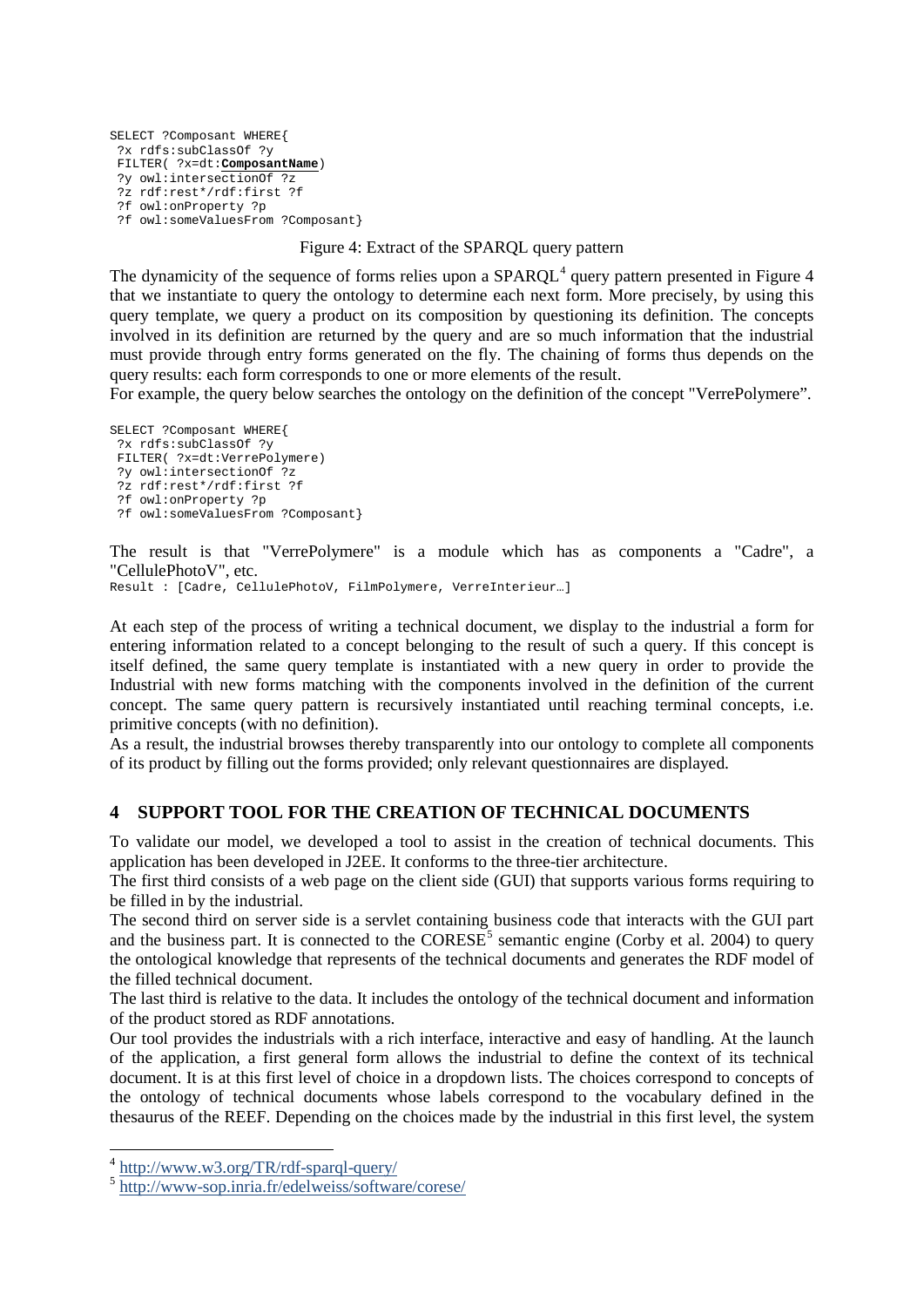adapts and goes through the ontology to seek to progressively more specific information. These sequences of forms are orchestrated through SPARQL queries that run on the ontology of the technical document.

At the end of the sequence of forms, two files are generated: a readable file in format PDF / HTML containing the information filled in by the industrial, and a semantic description of the document in RDF. This will be exploited to help in writing the technical assessments itself, by automatically checking the conformity of the information in the technical document with the regulatory texts of the domain.

We developed a first version of this tool and we have submitted to functional tests with photovoltaic instructors of the CSTB. This allowed us of validate the pertinence of our approach.

## **5 CONCLUSION**

In this paper, we have presented an innovative approach to support the authoring of technical documents by industrials, and thus get technical assessment on their products more quickly. Our approach is based on the construction of ontology relative to the concerned domain, which concepts represent different elements of the technical document this knowledge is exploited through a semantic query pattern to establish a dynamic chaining of forms. The instantiation of this query pattern provides a dynamic chaining of forms, coherent with user entries, where no component of the product is missing, where the entire elements specific to the product are shown.

We have developed a tool to assist the creation of technical documents based on such a dynamic chaining of forms. It is based on the languages and techniques of the Semantic Web, ensure the interoperability of knowledge, and manipulated the results

A first version exists which allowed us to validate our approach. We now need to enrich the ontology to compare our tool to a real use case.

## **REFERENCES**

- Bus, N. et al. (2009). "Reef sémantique, Diffusion et application des textes technico-réglementaires, Accompagnement des pouvoirs publics dans la rédaction des textes officiels, Livrable 4, CSTB.
- Corby, O. et al. (2004). "Querying the SemanticWeb with Corese Search Engine" *Proc. of the 16th Eureopean Conference on Artificial Intel- ligence, ECAI, IOS Press,* 705-709.
- DOU, D. et al. (2002) "Ontology translation by ontology merging and automated reasoning" *Proceedings of EKAW Workshop on Ontologies for Multi-Agent Systems*
- Gehre, A. et al. (2005). "Towards semantic interoperability in virtual organisations" *in Proc. of the 22nd Conference on Information Technology in Construction, Dresden, Germany*.
- Gómez-Pérez, A. et al. (2004) " Ontological Engineering: With Examples from the Areas of Knowledge Management, E-commerce and the Semantic Web" Springer Verlag *Advanced Information and Knowledge Processing*
- Grüninger, M. et al. (1995) "Methodology for the Design and Evaluation of Ontologies" *Proceedings of the IJCAI-95 Worshop on Basic Ontological Issues in Knowledge Sharing*
- Guarino, N. (1997). "Understanding building, and using ontologies". *International Journal of Human and Computer Studie*.
- Hernandez, N. et al (2006) "TtoO: une méthodologie de construction d'ontologie de domaine à partir d'un thésaurus et d'un corpus de référence" *Rapport interne IRIT/RR*
- Mcguinness, D. et al. (2000) "The chimaera ontology environment" *Proceedings of the Seventeenth National Conference on Artificial Intelligence and Twelfth Conference on on Innovative Applications of Artificial Intelligence,* Austin, Texas, USA, 1123–1124.
- Noy, N. et al. (2000) "Prompt: Algorithm and tool for automated ontology merging and alignment" *Proceedings of the Seventeenth National Conference on Artificial Intelligence and Twelfth Conference on on Innovative Applications of Artificial Intelligence,* Austin, Texas, USA*,*450-455

Staab, S. et al. (2001) "Knowledge Processes and Ontologies." *IEEE Intelligent Systems 16 (1)*, 26-34

Uschold, M. et al. (1995) "Towards a Methodology for Building Ontologies" *Proceedings of the IJCAI-95 Worshop on Basic Ontological Issues in Knowledge Sharing*.